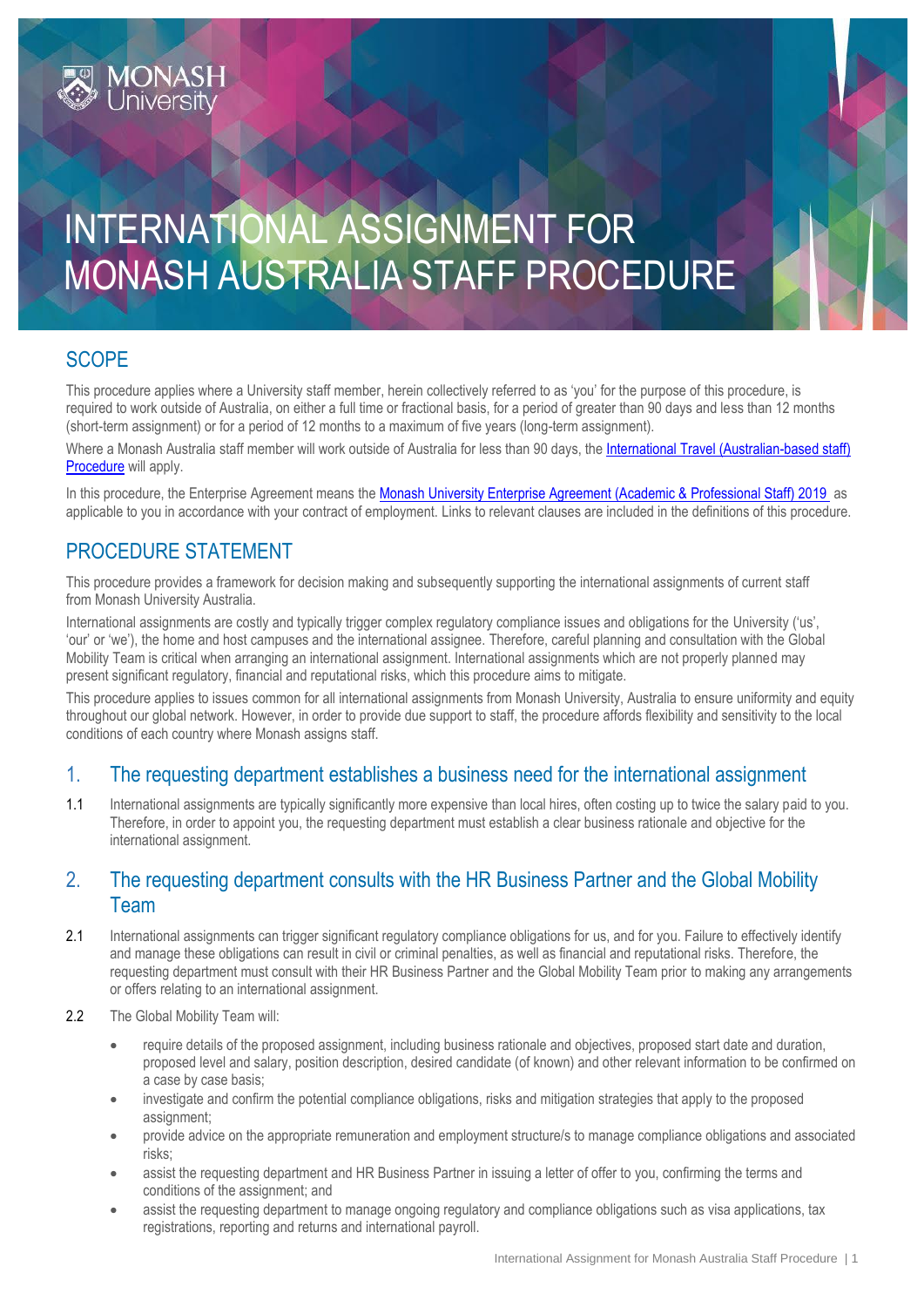2.3 Given the complex nature of international regulatory compliance requirements and processes, it may be necessary for the Global Mobility Team to engage specialist providers, such as tax, immigration or employment law specialists. These specialists may provide initial advice and/or manage ongoing obligations on behalf us. The Global Mobility Team will confirm any third party provider costs prior to incurring them. Such costs are the responsibility of the requesting department and should be factored in to the overall assignment costing.

## 3. The Global Mobility Team in conjunction with the requesting department will confirm remuneration and benefits entitlements

- 3.1 In order to confirm the remuneration and benefits that may be applicable to an international assignment, the Global Mobility Team, in conjunction with the requesting department, will undertake a detailed needs analysis, including:
	- whether the assignment is short or long term;
	- the cost of living in the host country:
	- any additional responsibilities that you will undertake;
	- the standard benefits offered to local workers in the host country, including leave and public holidays;
	- the demands of working and living in the host country:
	- your ability to maintain a lifestyle as comparable as possible to that in your home country; and
	- any potential for financial disadvantage to you as a direct result of the international assignment.
- 3.2 The remuneration, allowances and benefits offered to you must be within the scope of the [Guidelines for Terms and Conditions for](https://www.monash.edu/policy-bank/workplace-policy/employment-conditions/guidelines-terms-conditions)  [Monash Australia Staff undertaking an International Assignment at another Monash Campus or Centre.](https://www.monash.edu/policy-bank/workplace-policy/employment-conditions/guidelines-terms-conditions) The international assignment package must be approved in writing by the Director, Recruitment, Remuneration and Global Mobility (or delegate) and confirmed in a letter of offer to you.

## 4. The Global Mobility Team issues you with a letter of offer

- 4.1 You will be provided with a letter of offer, detailing the entitlements, obligations, term and conditions of your assignment. The letter must be signed by the Director, Recruitment, Remuneration and Global Mobility (or delegate) and should confirm:
	- location and durations (including whether the assignment is short or long terms);
	- remuneration level, including any allowances;
	- benefits to be provided to you and, if applicable, your accompanying family, such as removal of household effects, temporary accommodation, insurance
	- leave and public holiday entitlements; and
	- your regulatory obligations, including taxation, immigration, social security requirements.
- 4.2 You must accept the offer by signing and returning the letter to the Director, Recruitment, Remuneration and Global Mobility before pre-departure preparation can commence.

## 5. You prepare for pre-departure

5.1 There are a number of arrangements that need to be coordinated prior to your departure. If you are preparing to relocate, we will provide some assistance to you, however you are expected to be active in preparing for the move and fulfilling the relevant compliance obligations.

#### Compliance obligations

- 5.2 Every international assignment letter of offer is conditional upon you and your accompanying family member(s), if applicable, holding valid passports, satisfying immigration requirements and being declared medically fit and appropriately vaccinated to live and work in the overseas location. While the Global Mobility Team will provide appropriate support, it is your responsibility to ensure that each of these requirements have been met prior to departure. Your responsibilities in this regard will include:
	- complying with all instructions provided by the Global Mobility Team in relation to regulatory requirements, such as visas and taxation;
	- providing any documents and/or information required in order for regulatory requirements to be met in a timely way;
	- referring to the travel and advice provided by the **[Department of Foreign Affairs and Trade](http://www.dfat.gov.au/pages/default.aspx)** and taking into account recommended precautions for the host country, including registering your details with the [Smart Traveller](http://smartraveller.gov.au/Pages/default.aspx) service;
	- complying with all the instructions provided by the [University Security Office;](http://monash.edu/about/who/safety-security/offices) and
	- advising the requesting department and the Global Mobility Team of any significant changes in circumstances that could impact the compliance advice provided or the overall international assignment.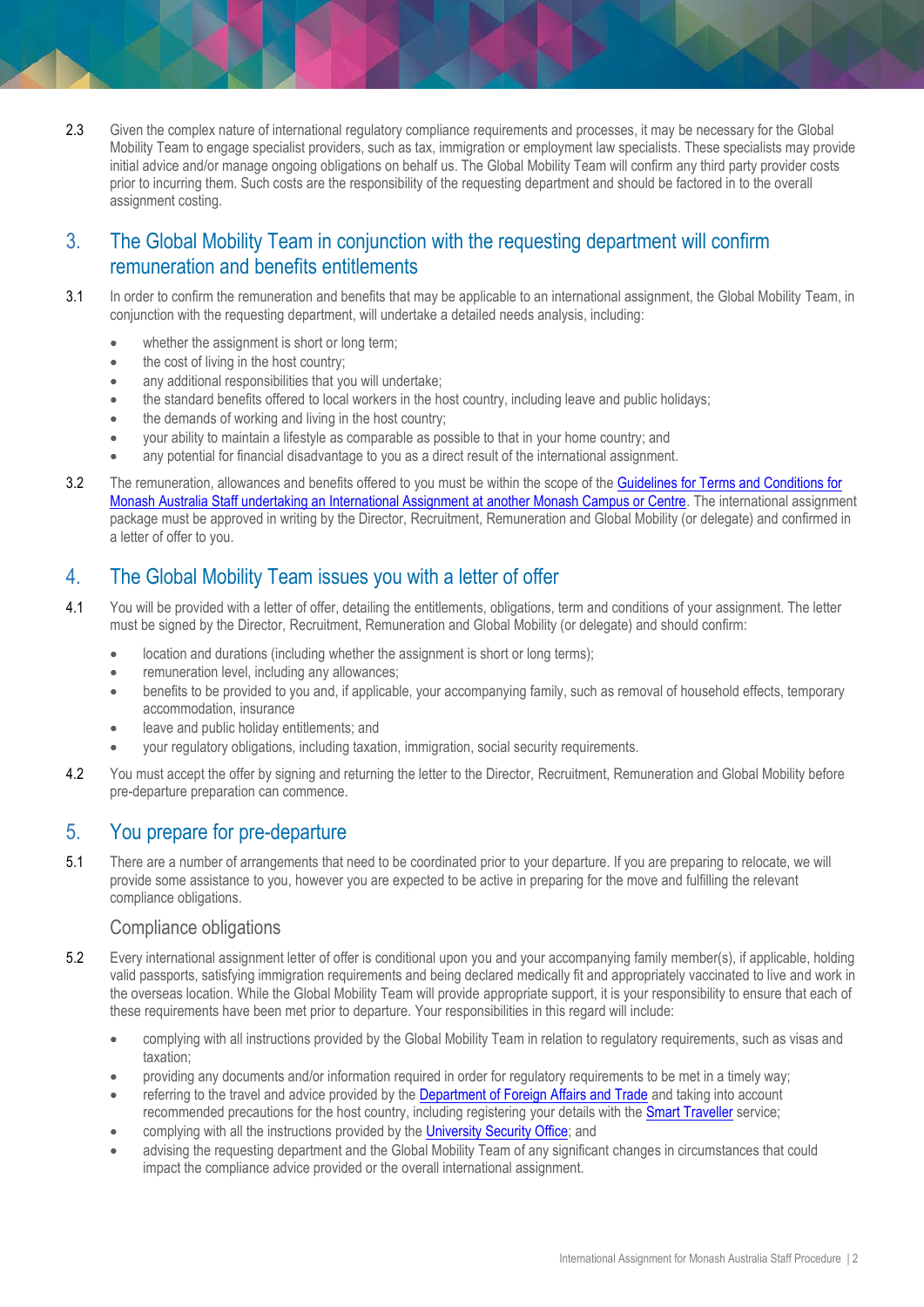#### Travel bookings

5.3 Typically, you will be responsible for booking your own travel to the host country, as per the terms and conditions confirmed in your offer letter. In some cases, where agreed between you and the requesting department, assistance may be provided by the requesting department.

#### Other benefits

5.4 Where other benefits, such as removal and storage/shipping of household goods, short term accommodation or local transportation allowance have been offered, please refer to the Guidelines for Terms and Conditions for Monash Staff Undertaking International [Assignment](http://www.monash.edu/policy-bank/hr/international/guidelines-terms-conditions) for confirmation of booking and/or initiation processes.

## 6. Support during the assignment

#### Workplace induction

- 6.1 As an international assignment also involves transition to a new work environment, which may be quite different to the environment to which you are accustomed, structured arrangements should be made to support you as you transition to your host location and throughout the assignment. These arrangements will vary depending on the length, nature and location of the assignment, and may include:
	- induction by the host country supervisor and the local HR team; and/or
	- remote support from the home country supervisor and the HR Business Partner (particularly where there is no support available in the host country).

#### Managing performance development

- 6.2 International assignments represent outstanding staff development opportunities in themselves. It is important to provide clear objectives and measurements for your performance, consistent with your goals, our goals and the goals of the host campus. This should be clearly incorporated into plans and objectives as part of the relevant [Performance Development Process.](http://www.intranet.monash/hr/tools-and-resources/staff-resources/performance-development)
- 6.3 Performance planning and assessment should be conducted jointly by the home and host country supervisors (unless there is no host country supervisor).

#### Maintaining contact and communication

6.4 You should also maintain contact with the faculty/work area if possible, i.e. faculty updates, operational plans or any major procedural changes or planning events.

#### Leave and public holidays

- 6.5 Your annual and sick leave entitlements will be confirmed in accordance with your letter of offer. However, the time of taking annual leave must be approved by the host country supervisor (or the home country supervisor if there is no such arrangement in the host country).
- 6.6 Other forms of leave, including leave in the case of a domestic emergency in the home country, may be granted at the joint discretion of the home and host country supervisors.
- 6.7 You will be entitled to public holidays in accordance with the host country's official public holidays without loss of pay. Assignees will not be entitled to public holidays under the clause [45.1](https://www.monash.edu/current-enterprise-agreements/academic-professional-2019#45) of the Monash University Enterprise Agreement (Academic and Professional Staff) 2019. If you are at a location that observes more public holidays, then you will enjoy the benefit in the host location, and if you are at a location that observes fewer public holidays than the number of holidays in clause [45.1,](https://www.monash.edu/current-enterprise-agreements/academic-professional-2019#45) you will receive the shortfall as extra days of annual leave.

## 7. You complete the assignment and repatriation

#### Planning

- 7.1 Returning home and readjusting after an international assignment may be a difficult task for you. Repatriation planning should begin twelve months prior to the end of the assignment and should involve the home and host country supervisors, as well as the Global Mobility team.
- 7.2 Repatriation continues for the months immediately following your return to your home location, involving not only the physical relocation of you and any accompanying family, but also the provision of support in the home country work environment.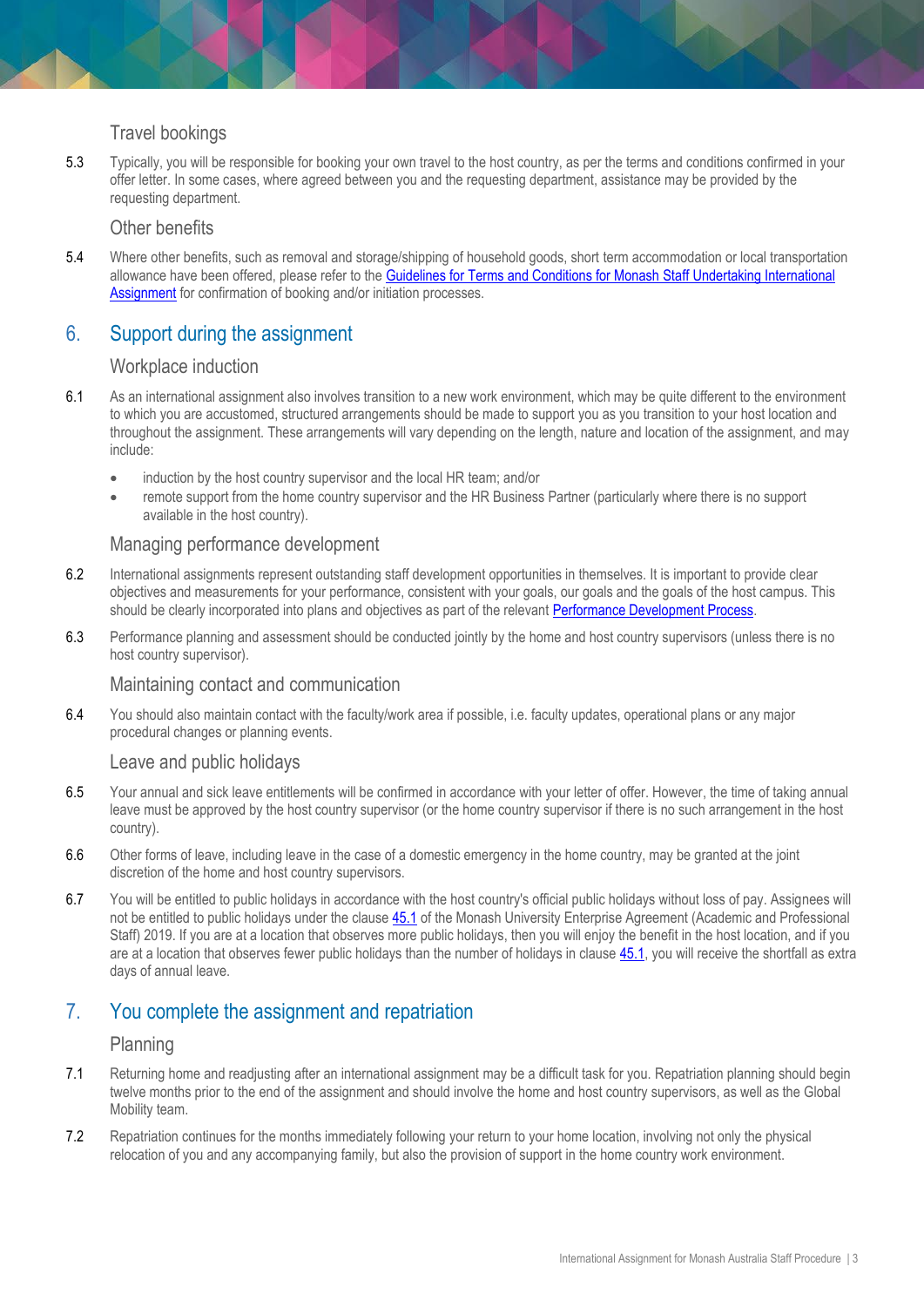#### Physical relocation

7.3 The repatriation benefits that you are entitled to will be confirmed in the letter of offer, and the procedures mirror the pre-departure procedures outlined at Step 5. As is the case with pre-departure preparations, we will provide some assistance to you if you are preparing to repatriate, however you are expected to be active in preparing for the move.

#### Reintroduction to the workplace

7.4 Reintroduction of you to your former work environment is the responsibility of the home country supervisor, and planning should commence at least three months prior to repatriation. HR Business Partners will provide support in this regard where requested.

## 8. Additional information

- 8.1 If you do not require any or all of the relocation assistance offered, there will be no cash equivalent made available.
- 8.2 In the event that you resign before completing the assignment, a proportionate refund of the relocation assistance provided by us shall be made by you.

### 9. Breach of procedure

9.1 We treat any breach of our policies or procedures seriously. We encourage reporting of concerns about non-compliance and manage compliance in accordance with the applicable Enterprise Agreement or contract terms.

# **DEFINITIONS**

| <b>Enterprise Agreement</b>                | The Enterprise Agreement means the Monash University Enterprise Agreement (Academic & Professional<br>Staff) 2019. Clauses relating to this procedure include:<br>Clause 45 - University Holidays<br>$\bullet$                                                                                                                                                                                                                                                                                                                                                                              |
|--------------------------------------------|---------------------------------------------------------------------------------------------------------------------------------------------------------------------------------------------------------------------------------------------------------------------------------------------------------------------------------------------------------------------------------------------------------------------------------------------------------------------------------------------------------------------------------------------------------------------------------------------|
| Family                                     | The international assignee, their partner and any children.                                                                                                                                                                                                                                                                                                                                                                                                                                                                                                                                 |
| Financial disadvantage                     | Where the staff member will be financially out-of-pocket as a result of the assignment.                                                                                                                                                                                                                                                                                                                                                                                                                                                                                                     |
| <b>HR Business Partner</b>                 | A key member of the Monash HR Business Partnering community and provides strategic advice,<br>guidance and solutions that underpin key client goals, HR strategy and organisational vision to a<br>particular client group.                                                                                                                                                                                                                                                                                                                                                                 |
| <b>Home Country</b>                        | The country in which the international assignee normally resides when not on assignment to host<br>country.                                                                                                                                                                                                                                                                                                                                                                                                                                                                                 |
| <b>Host Country</b>                        | The overseas country to which the international assignee is assigned.                                                                                                                                                                                                                                                                                                                                                                                                                                                                                                                       |
| <b>International Assignee</b>              | Staff member employed on terms and conditions of Monash University Australia who is assigned duties<br>at one of the University's operations requiring a period of residence outside of their normal country of<br>residence and work. The term international assignee is not used to describe staff who undertake visits<br>of less than 90 days to offshore operations in the course of business or staff undertaking Outside Study<br>Program work at an offshore site. Nor does the term describe staff who are directly employed by<br>separate entities such as Monash Sunway Campus. |
| Letter of Offer                            | For the purposes of this procedure, an offer of an international assignment or a variation to contract of<br>employment, to assign a staff member to duties at a Monash campus or centre, which is located outside<br>of Australia.                                                                                                                                                                                                                                                                                                                                                         |
| Long-Term Assignment                       | An assignment to a host country for a period greater than 12 months and less than five years.                                                                                                                                                                                                                                                                                                                                                                                                                                                                                               |
| Monash HR's Global<br><b>Mobility Team</b> | The centre of expertise (CoE) within Monash HR that is accountable for the development, maintenance<br>and implementation of best practice procedures concerning the attendance of Visitors at Monash<br>University campuses. This includes ensuring that Monash University complies with all relevant<br>employment, tax and immigration laws.                                                                                                                                                                                                                                             |
| <b>Requesting Department</b>               | The department within Monash that has identified the need for an international assignment and is<br>approving the costs of that assignment.                                                                                                                                                                                                                                                                                                                                                                                                                                                 |
| Short-term assignment                      | An assignment to a host country for a period greater than 90 days and less than twelve months.                                                                                                                                                                                                                                                                                                                                                                                                                                                                                              |